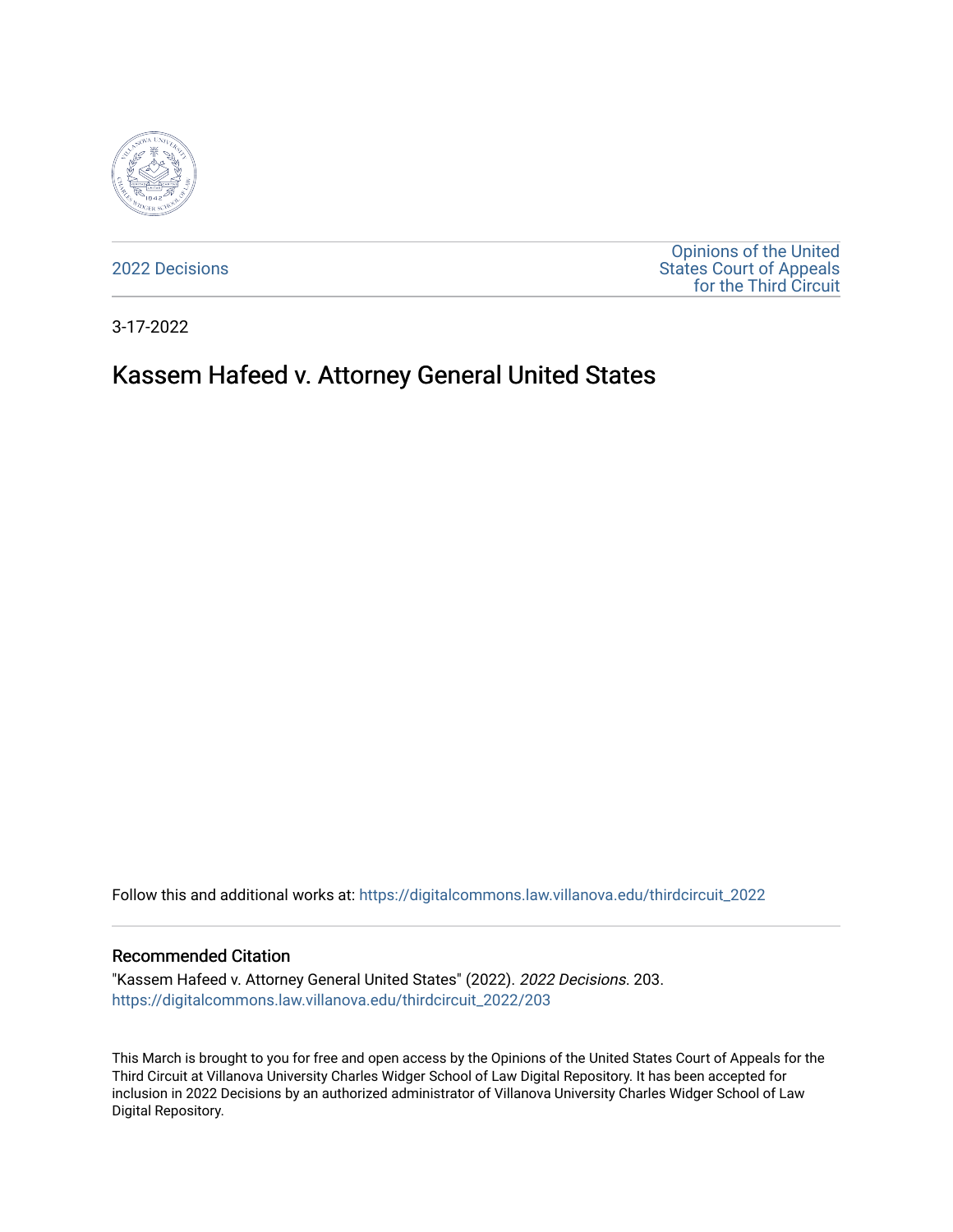### NOT PRECEDENTIAL

## UNITED STATES COURT OF APPEALS FOR THE THIRD CIRCUIT

No. 20-3608

## KASSEM MOHAMED HAFEED, Petitioner

**\_**

**\_**

v.

ATTORNEY GENERAL UNITED STATES OF AMERICA

On Petition for Review of a Final Order Of the Board of Immigration Appeals (BIA-1: A038-623-792) Immigration Judge: Matthew H. Watters

Submitted Under Third Circuit L.A.R. 34.1(a) March 2, 2022

Before: McKEE, AMBRO, and SMITH, Circuit Judges

(Opinion filed: March 17, 2022)

## OPINION\*

AMBRO, Circuit Judge.

Kassem Mohamed Hafeed, a citizen of Yemen, seeks review of a decision by the

Board of Immigration Appeals (Board) affirming an immigration judge's (IJ's) finding

<sup>\*</sup> This disposition is not an opinion of the full Court and pursuant to I.O.P. 5.7 does not constitute binding precedent.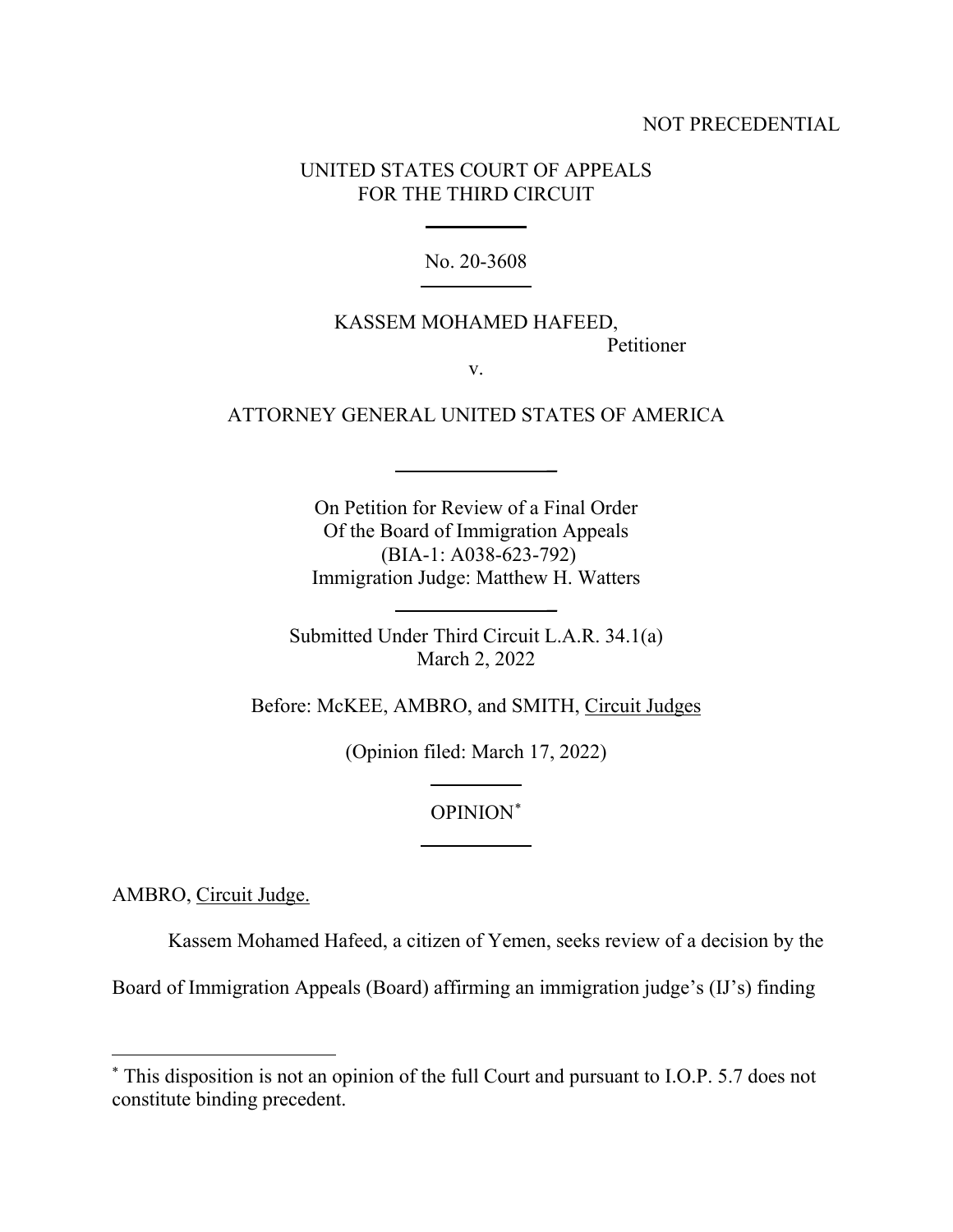that Hafeed was removable. The Board concluded that his fraud conviction qualifies as an aggravated felony under the Immigration and Nationality Act (INA), thus making removal the result. *See* 8 U.S.C. § 1101(a)(43)(M) (defining offenses "involv[ing] fraud or deceit in which the loss to the victim or victims exceeds \$10,000" as aggravated felonies);  $\S 1227(a)(2)(A)(iii)$  (explaining that non-citizens convicted of an aggravated felony are deportable). Because we agree the Board's findings of fact were supported by substantial evidence and sufficient to find Hafeed removable, we deny the petition for review.

**I.**

Hafeed has been a lawful permanent resident of the United States since 1986. In 2016, he was charged with Supplemental Nutrition Assistance Program (SNAP, colloquially called food stamps) fraud under 7 U.S.C. § 2024(b)(1) and wire fraud under 18 U.S.C. § 1343. Hafeed had been exchanging SNAP benefits for cash at less than their full value. Specifically, the indictment alleged that Hafeed had "received more than \$1,532,642 in [electronic] deposits for food sales that never actually occurred or were substantially inflated." A.R. at 351. It also identified a particular transaction in which Hafeed received \$103.75 in benefits in exchange for a portion of their value in cash.

Hafeed entered a guilty plea agreement with the Government on both counts. As part of his plea, he explained that he had received "between \$550,000 and \$3.5 million in [electronic] deposits for food sales that never actually occurred or were substantially inflated." *Id.* at 368–69. He also agreed to forfeit \$1,532,642.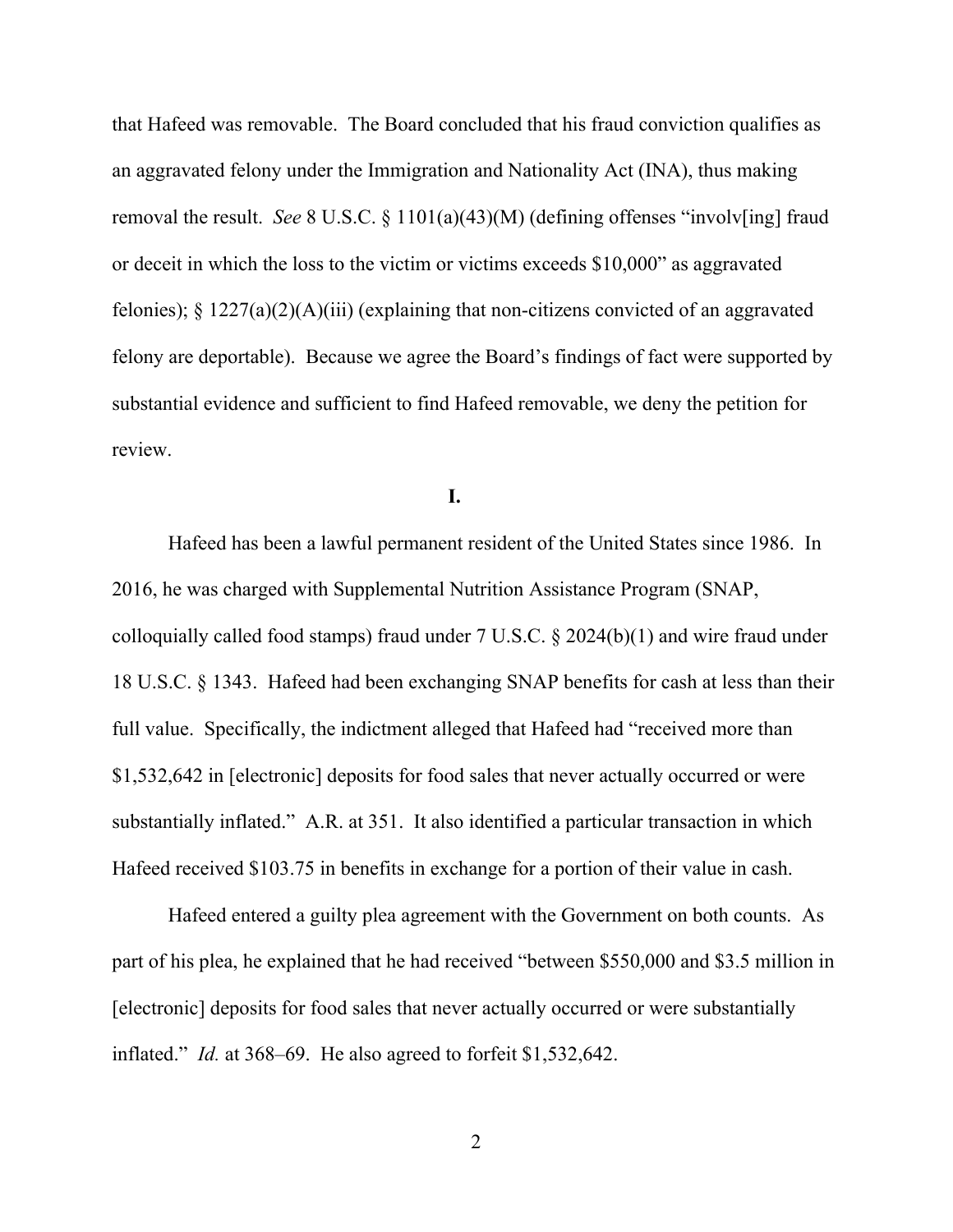In 2020, the Department of Homeland Security (DHS) began removal proceedings against Hafeed. It charged him with removability as a noncitizen convicted of an offense involving fraud or deceit in which the loss to the victim exceeded \$10,000. *See* 8 U.S.C.  $§ 1101(a)(43)(M).$ 

The Immigration Judge (IJ) denied Hafeed's application for withholding of removal and asylum. He appealed to the Board of Immigration Appeals, which affirmed the IJ's opinion. He then filed this petition for review.

#### **II.**

Hafeed raises three issues. First, he argues SNAP fraud does not categorically require "fraud or deceit" and thus is not an aggravated felony under the INA. *See* 8 U.S.C. § 1101(a)(43)(M). Second, he contends the Government did not show his fraud resulted in a loss greater than the \$10,000 threshold for an aggravated felony as defined in the INA because his guilty plea identified only a single \$103.75 fraudulent transaction with specificity. And third, he asserts that the Board improperly denied his application for protection under the Convention Against Torture (CAT).

We can set Hafeed's first argument aside. Regardless whether his SNAP fraud conviction is a categorial match to the INA, Hafeed concedes his wire-fraud conviction is an aggravated felony if it caused losses greater than \$10,000. *See* Hafeed's Br. at 13, 20 (arguing that SNAP violations are not fraud for purposes of the INA but not raising the same argument for wire fraud); *see also* A.R. at 4 (explaining that Hafeed "conceded before the Immigration Judge that his wire-fraud conviction met the definition of an aggravated felony under section  $101(a)(43)(M)$ "). That conviction therefore was

3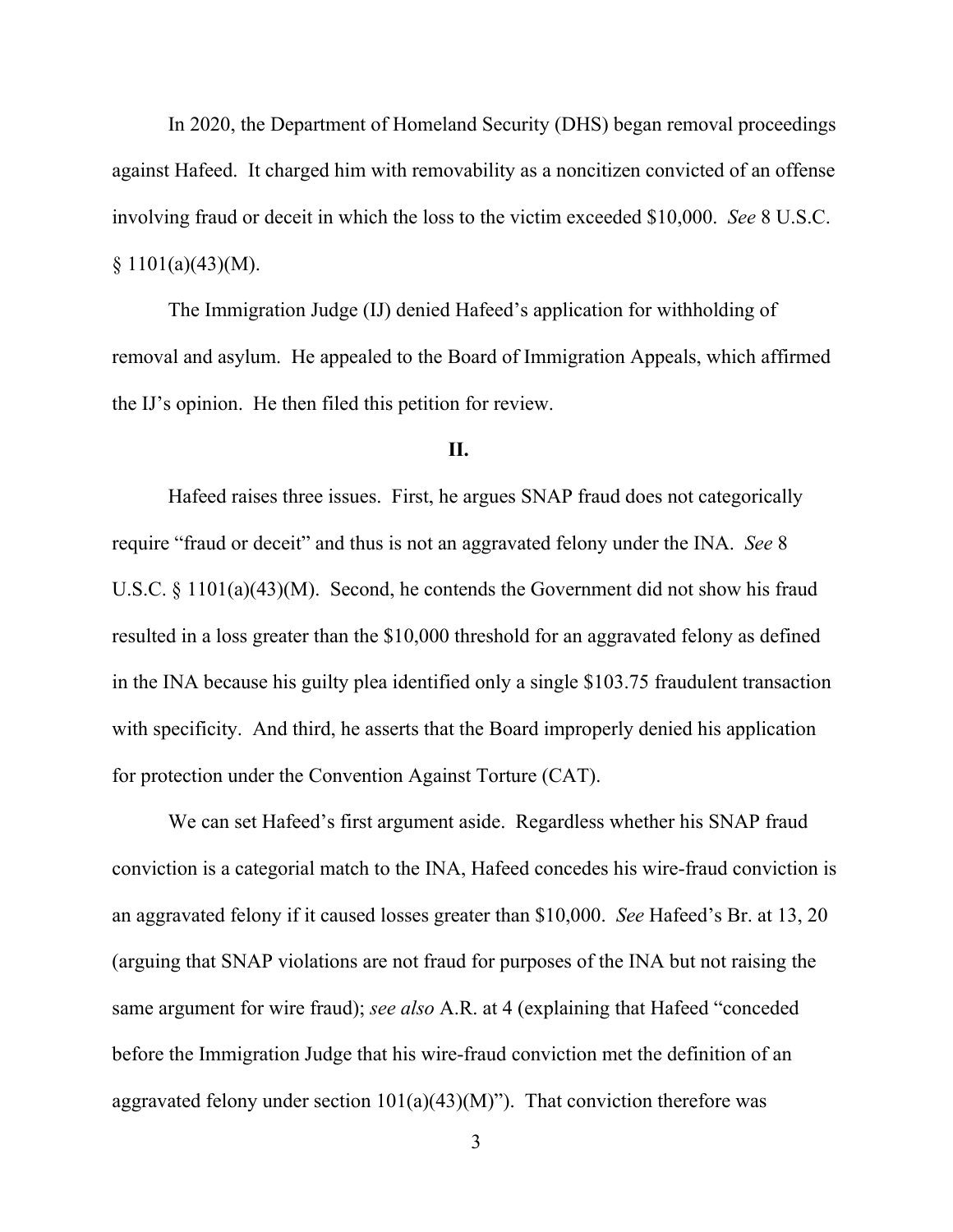sufficient for the Board to find him removable. Whether SNAP fraud is a categorical match to the INA is immaterial, and we decline to address the issue.

Hafeed's two other contentions challenge the Board's factual findings. We review those findings for substantial evidence. *Sunuwar v. Att'y Gen.*, 989 F.3d 239, 247 (3d Cir. 2021) (noting that substantial-evidence review is "highly deferential"). When determining the amount of loss attributable to a fraudulent scheme to establish whether a prior fraud conviction qualifies as an aggravated felony under  $\S 1101(a)(4)(M)$ , we apply the "circumstance-specific approach" rather than the categorical approach. *Chiao Fang Ku v. Att'y Gen.*, 912 F.3d 133, 139 (3d Cir. 2019) (citing *Nijhawan v. Holder*, 557 U.S. 29, 33–41 (2009)). This means we identify the loss attributable to that fraud based on the full record, including the indictment, the presentence investigation report, and the plea colloquy. *Id.* When documents supporting a conviction provide evidence of a larger fraudulent scheme, substantial evidence supports concluding that the total loss is greater than the amount identified in any particular transaction. *See id.* at 139–41.

The record consistently shows the aggregate loss from Hafeed's fraudulent activity was well over \$10,000. Multiple documents from the record identify the loss as \$1,532,641. *See* A.R. at 352, 355, 362, 374; *see also id.* at 377 (identifying the loss as between \$550,000 and \$3.5 million). Hafeed himself stipulated that he received "between \$550,000 and \$3.5 million in [electronic] deposits for food sales that never actually occurred or were inflated." *Id.* at 369. He also affirmed to the IJ that he had stolen "monies and funds in excess of 500,000 U.S. dollars" in connection to his wire fraud conviction. *Id.* at 171.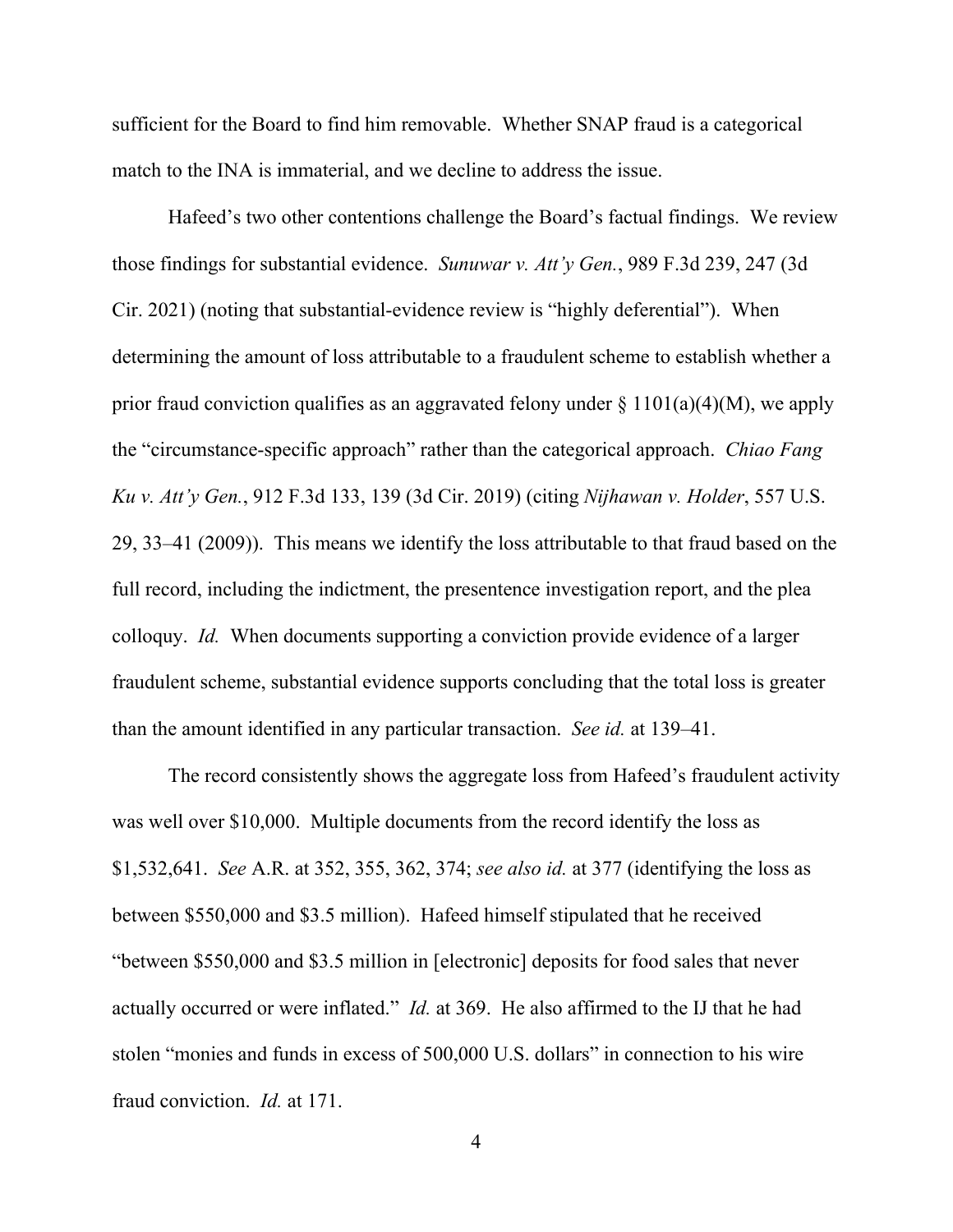Hafeed further maintains that he qualifies for protection under the CAT because he faces involuntary conscription by Houthi rebels in Yemen. "[W]hat is likely to happen to the petitioner if removed," including whether they are more likely than not to experience a potentially torturous harm, is a question of fact. *Kaplun v. Att'y Gen.*, 602 F.3d 260, 271 (3d Cir. 2010).<sup>1</sup> The Board considered Hafeed's position and concluded he had not shown by a preponderance of the evidence the Houthis would conscript him. It noted that Hafeed offered no evidence suggesting that the Houthis were trying to recruit individuals of his age and that the articles in evidence only pointed to incidents of forced conscription for young men and children. It also explained that none of Hafeed's family members—including his two sons, his twin brother, and another brother who had been in Yemen a mere three months before Hafeed's hearing—had been forcibly recruited or otherwise harmed by the Houthis despite returning to Yemen during the ongoing civil war. In short, while some individuals have been forcibly conscripted by the Houthi group, Hafeed did not show any particular risk to himself. The record evidence supports the Board's finding that he failed to establish a likelihood of being tortured.

<sup>1</sup> Whether identified future harms qualify as torture is a question of law. *Kaplun*, 602 F.3d at 271. Additionally, when the petitioner contends that "public officials will acquiesce to the feared tortuous acts of a non-state actor," there is an additional two-part analysis. *Myrie v. Att'y Gen.*, 855 F.3d 509, 516 (3d Cir. 2017). "First, the IJ makes a factual finding or findings as to how public officials will likely act in response to the harm the petitioner fears. Next, the IJ assesses whether the likely response from public officials qualifies as acquiescence under the governing regulations. . . . [T]his second part of the inquiry is a legal question." *Id.* Here we need not reach these additional questions because—as explained below in the text—Hafeed fails to show that he is more likely than not at risk of the feared harm even assuming that harm could justify receiving protections under the CAT.